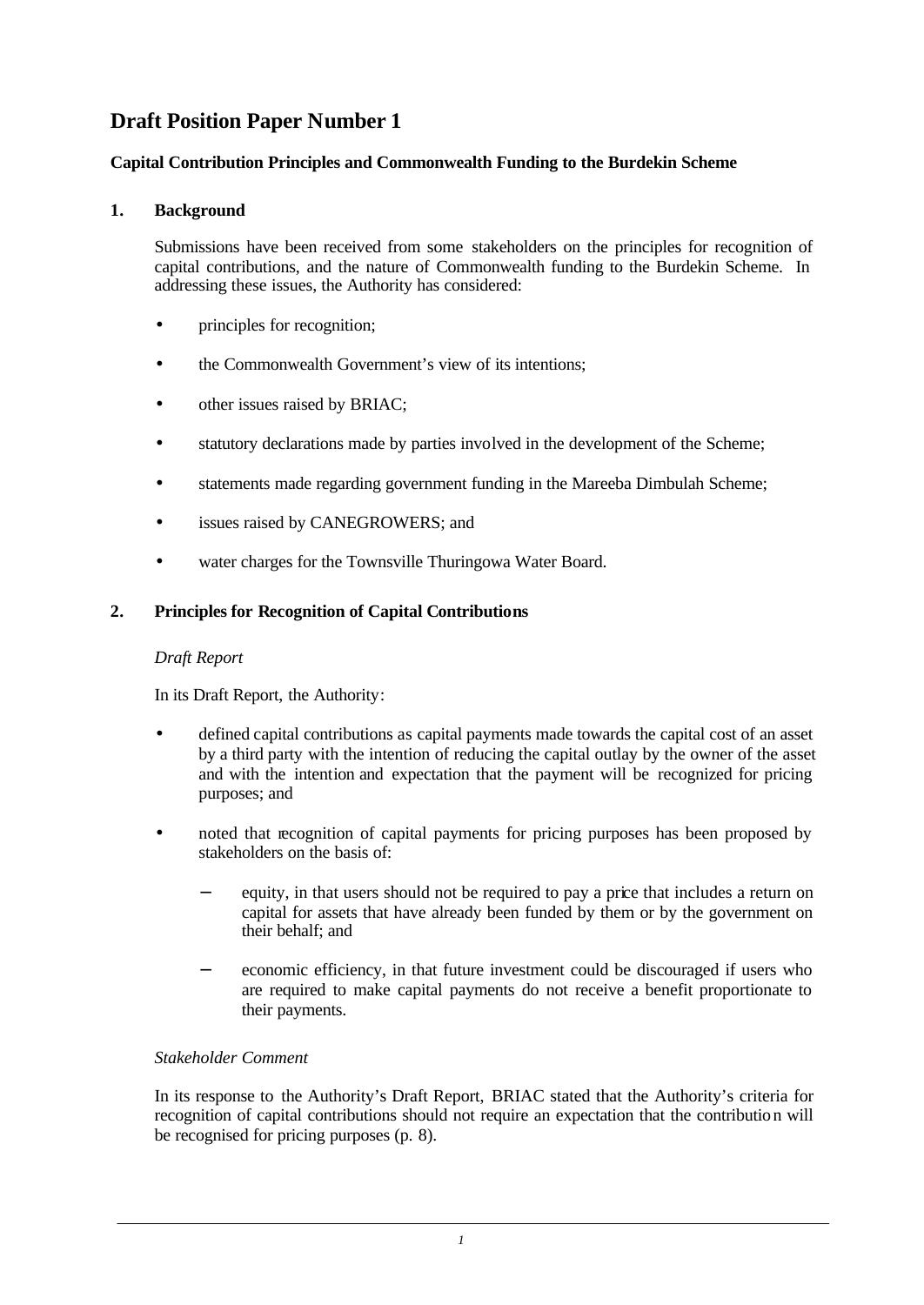Similarly, the Australian Sugar Milling Council (ASMC) stated that it was not necessary to establish that the parties had an intention and reasonable expectation that the capital payment would be recognised for pricing purposes. The ASMC indicated that intentions and expectations would only be relevant in determining whether contributors have legal rights in equity or in contract to the assets, and the Authority is not determining this issue.

The ASMC proposed that payments should be recognised as capital contributions where contributions were made and these contributions have not been otherwise recognised.

The ASMC went on to say that, if the Authority maintains that an intention and expectation is required, the Authority should provide more specific information about how this intention should be shown, particularly where no formal agreement is in place.

The Proserpine Irrigators Committee noted that references to capital contributions in correspondence sent by the Queensland Government in relation to the Proserpine Scheme were non-specific and subject to alternative interpretations.

SunWater indicated in its response to the Authority's Draft Report that documentation should clearly indicate a pricing intention before payments are recognised as capital contributions (p. 1). Furthermore, SunWater stated that payments should not be treated as capital contributions where they were paid in order to purchase an asset or other right.

## *QCA Analysis*

The Authority remains of the view that the intentions of the parties at the time a payment is made are crucial in determining whether a payment by a particular party is a capital contribution or not.

So far as government payments are concerned, the multi-faceted nature of government is such that it will from time to time provide funds for projects for a variety of alternative purposes. In some instances, funds may be provided purely for financing purposes. In others, the funds may be intended to produce benefits for different groups within the community (not only for customers). It therefore can not be assumed that all government payments are intended to reduce prices to customers. The intentions of the parties at the time the payment is made are crucial.

Similarly, payments made by customers to a service provider could represent a prepayment for services, or even a donation. Accordingly, it can not be assumed that all up-front payments from customers are intended to be a capital contribution. Again, the intentions of the parties at the time the payment is made are crucial.

So far as the appropriate evidence to demonstrate the intentions of the parties is concerned, a formal agreement between the parties would probably provide the clearest evidence.

Without a formal agreement, a judgement as to the intentions of the parties must be made on the basis of all available evidence. Consistent documentary evidence from relevant parties at the time the payments were made may lend weight to a particular interpretation. The Authority cannot, however, be prescriptive as to the nature of this evidence, as it needs to consider each issue on its merits. It is a question of the facts of each case.

The Authority does not consider that the material sent to the Proserpine irrigators is relevant to the Burdekin Scheme.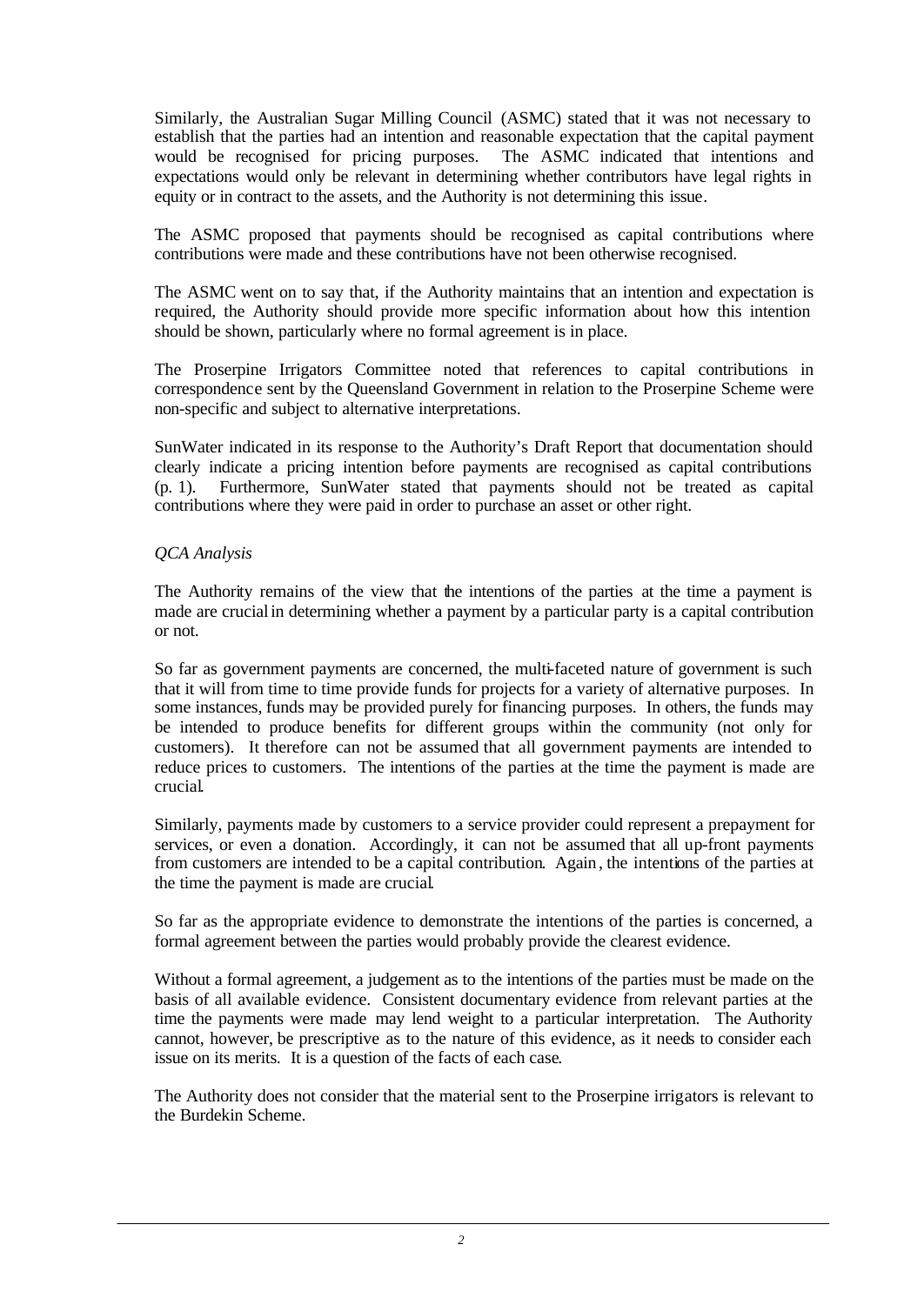In respect of SunWater's submission, no new material was raised to cause the Authority to change its considered position in respect of the treatment of payments paid to purchase an asset or other right.

# **3. Commonwealth Funding**

## *Background*

From 1982-83 to 1992-93, the Commonwealth Government provided \$197.4 million towards expenditure on the Burdekin Falls Dam and associated infrastructure, under the *National Water Resources (Financial Assistance) Act 1978*. Commonwealth funding was provided through annual non-repayable grants that reimbursed the Queensland Government's expenditure on the Burdekin Falls Dam and associated infrastructure.

In its Draft Report, the Authority assessed all information available at that time on Commonwealth funding for the Burdekin Falls Dam. After assessing this information, the Authority was unable to find any evidence that the funding was provided with the intention that it should result in a corresponding reduction in the price of water to users, regardless of their capacity to pay. Indeed, the weight of the evidence suggested that the key issue was one of funding the development, not pricing.

On balance therefore, the Authority considered that the Commonwealth funding was not a capital contribution.

## *Commonwealth Government's View of Intentions*

The Commonwealth Department of Agriculture, Fisheries and Forestry – Australia advised that the general intention of Commonwealth funding was to provide financial assistance for water resource projects and that, while the Commonwealth Government Water Policy of the time notes that 'water prices need to be set at a level to cover the full cost of water supply including adequate depreciation', pricing policies were a matter for the Queensland Government.

The Commonwealth Minister for Agriculture, Fisheries and Forestry, the Hon Warren Truss, has submitted that, in his view, the Commonwealth grant was intended to be a capital contribution and to result in lower prices for users and advised that :

- as the grant was non-repayable and non-interest bearing, the Commonwealth had no intention of recovering these funds and the Minister assumed 'that Queensland would not recover these sunk costs either';
- as the Commonwealth grant was provided by way of non-repayable non-interest bearing grants, it follows that it was the intention of the Commonwealth to ensure that the price of water to users would be less than it would otherwise have been:
- 'It is therefore clear to me that the Commonwealth funding for the dam was provided with an expectation that it would be used to make water affordable to users, even though this may not have been specifically documented in those pre-COAG-agreement times'.
- as the agreement and construction of the dam were both before the recognition of full cost recovery principles by COAG in 1994, there is no requirement under the COAG water reforms for Queensland to recover the construction cost; and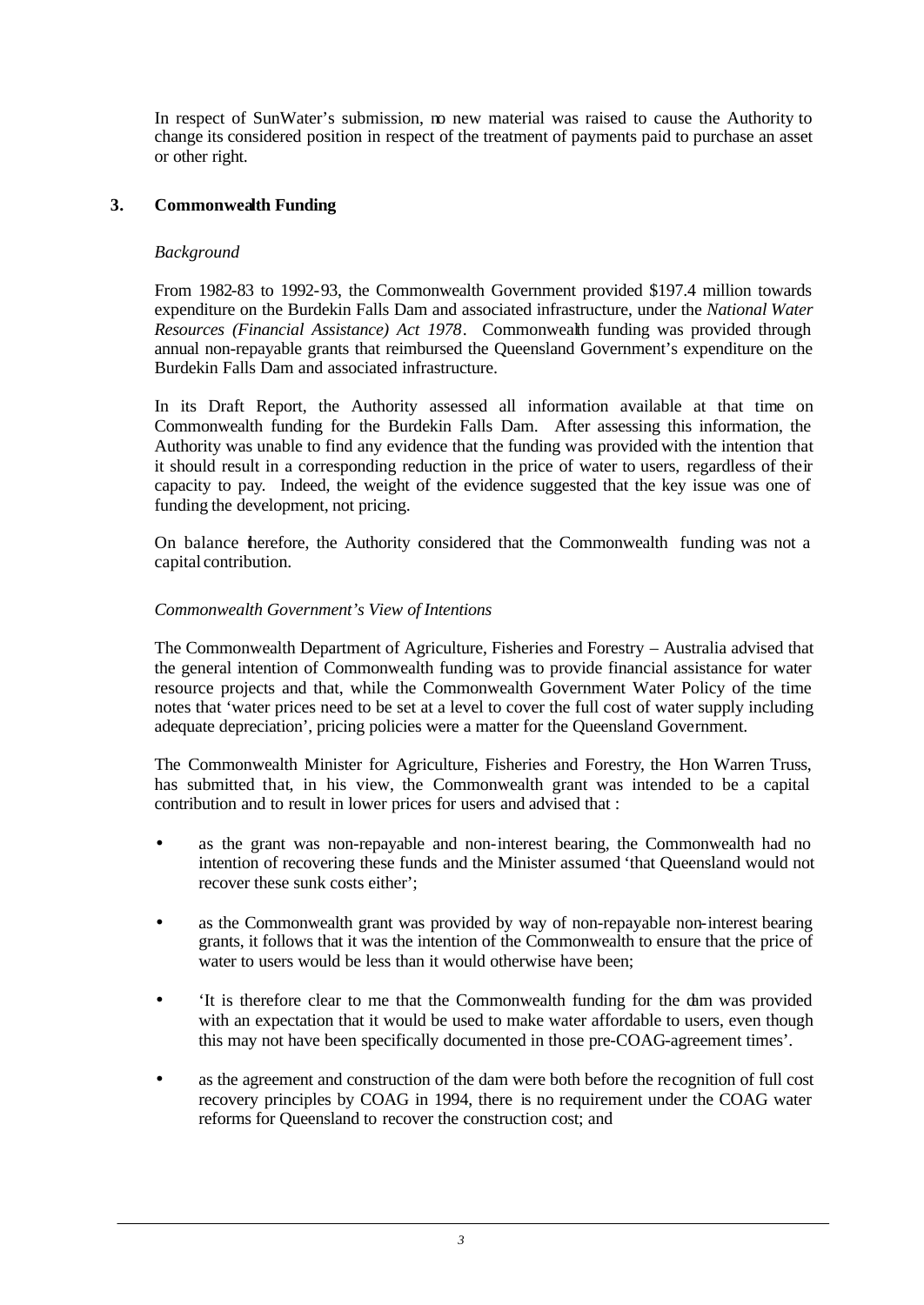• that other states are viewing capital investment prior to 1994 as sunk costs but, in line with their commitments under the COAG agreement, are seeking to recover future asset replacement and refurbishment costs.

BRIAC referred to Minister Truss' correspondence as evidence of the Commonwealth Government's intention that the grant be viewed as a capital contribution (p. 2 of their submission in response to the Authority's Draft Report).

# *QCA Analysis*

The Authority accepts the Minister's statement that the Commonwealth payment was made to the Queensland government on a non-interest bearing and non-repayable basis. Indeed, that is totally consistent with the Authority's understanding of the matter.

However, the Minister's comments do not provide any contemporaneous evidence regarding the more difficult issue of whether, at the time the payments were made, the Commonwealth government did so with a requirement or expectation that the payments be used to provide a corresponding reduction in the price of water to users, regardless of the capacity of users to pay. In this regard, the Authority's research indicates that the focus of the Commonwealth (and the State for that matter) was on funding the scheme and its resultant regional development, and that pricing was not considered. In support of this, the Authority notes the comments of the Commonwealth Government Department of Agriculture, Fisheries and Forestry (22 August 2002) that, at the relevant time, the general intention of Commonwealth funding was to provide financial assistance for water resource projects and that pricing policies were a matter for the Queensland Government.

In summary, the Authority considers that the situation with respect to Commonwealth funding was as follows:

- there was a desire to proceed with the Burdekin Scheme because of its perceived economic benefits, including regional benefits;
- the size of the project was such that the Queensland Government did not have the capacity to fully fund the project or to fully assume the financing risk, particularly given then current water pricing policies and the then capacity of users to pay the full cost of construction;
- to enable the project to proceed, the Commonwealth provided funds to the Queensland Government to reduce its funding and financing risks;
- the issue of pricing was left to the Queensland Government to determine;
- in accordance with then current water pricing practices, the Queensland Government set prices at less than full cost; and
- the Commonwealth was most likely aware of this situation and may well have supported the Queensland Government's approach. However, this is not the same as saying that the Commonwealth intended that, regardless of capacity to pay, no user, current or future, should ever have to pay a price for water which included a return on the funding provided by the Commonwealth.

Since the Scheme was developed, in the interests of more efficient resource allocation, the State has moved to more cost reflective and commercial pricing, including water pricing. This commenced before COAG but was reinforced by COAG and national competition policy reform. Water is not the only area affected by this development nor is it immune from it.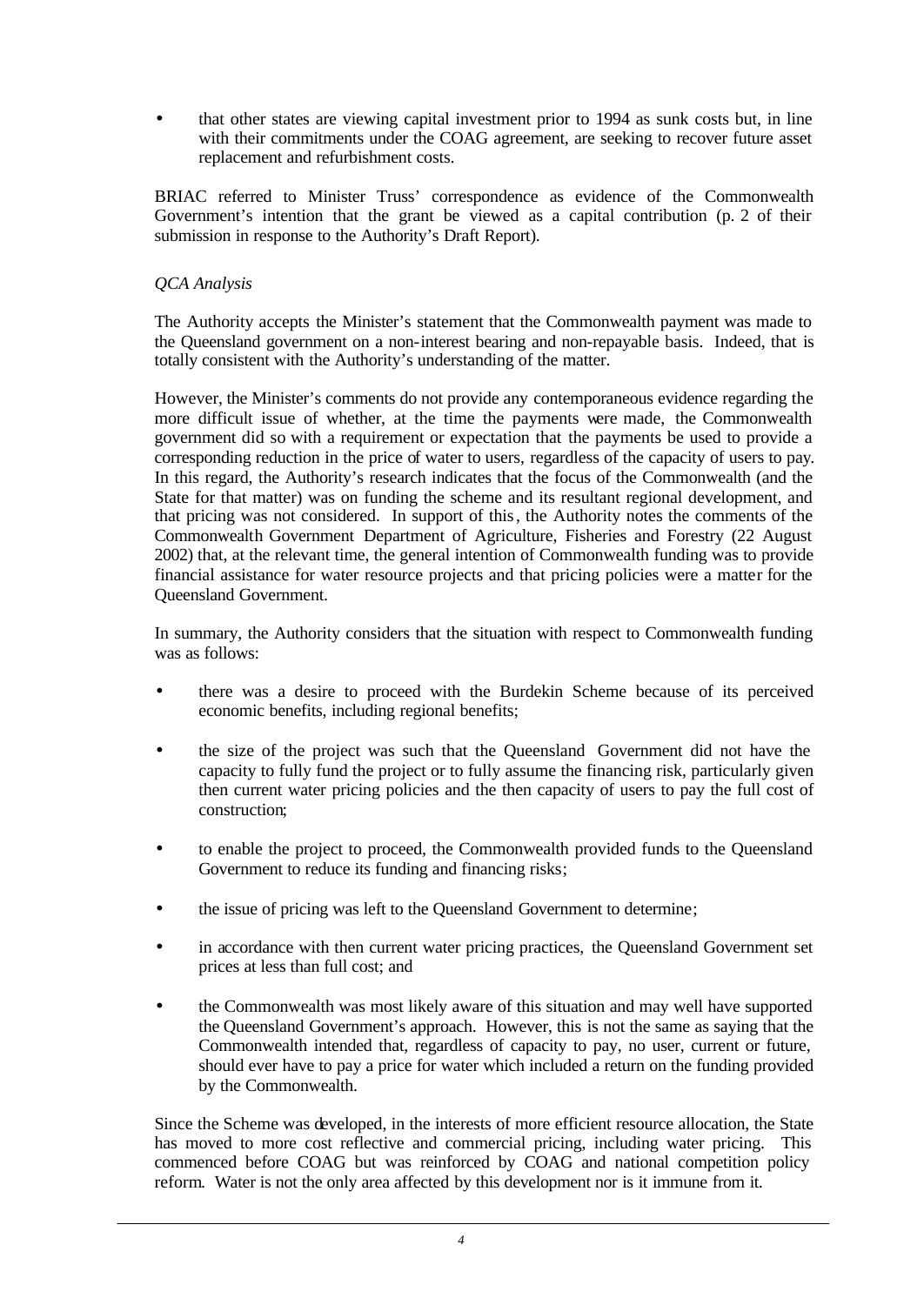In respect of COAG full cost recovery principles, the Authority notes that all jurisdictions have committed to the achievement of a positive real rate of return on the written down replacement cost of rural water assets, wherever practicable. There is no suggestion that pre 1994 assets should be valued at zero for pricing purposes regardless of the circumstances.

So far as the approaches adopted by other States are concerned, the Authority is aware that Tasmania does consider that Government investment in infrastructure is a sunk cost for pricing purposes and that few, if any, states have achieved a rate of return on capital on rural schemes at this time. For example, in setting prices for rural water assets, IPART has not incorporated a rate of return on pre-1994 assets. However, for urban water service providers IPART does incorporate pre-1994 assets in the asset base by imputing a value from the revenue stream at a particular point in time. In addition, the Authority is aware that the pricing policies of Victoria, Western Australia and South Australia do not preclude the recovery of pre 1994 capital cost if considered appropriate in the circumstances.

It should also be noted that, while the Authority considers that the Commonwealth funding is not a capital contribution, it has not been asked to advise on what the appropriate level of return should be in the current circumstances. In this regard, the Authority has recognised that there are a range of circumstances under which it may not be appropriate to charge a full (or even partial) rate of return (see chapter 7 of the Draft Report), of which capacity to pay is a key one. Furthermore, the Authority has indicated that, in the current circumstances, Burdekin users do not have the capacity to pay a rate of return on any government funding, including the Commonwealth funding.

# **4. Other BRIAC Comments**

## *Government Funding Sourced from Taxation*

### BRIAC Comment

BRIAC have submitted that government funding to the Scheme that was sourced from taxes should be presumed to be a capital contribution to result in lower prices for users, unless proven otherwise. BRIAC stated that it is economically irrational to seek a rate of return on taxpayer funded assets, as taxes are involuntary and not a form of equity raising on capital markets. They state that the cost of capital for funds sourced through taxes is zero and governments should only seek a return of actual interest costs on debt funds.

## QCA Analysis

The Authority's views on the Commonwealth Government's intentions are outlined above.

The mix of government funding provided to the Burdekin Scheme was determined by the relative availability of the various sources of funding at the time. No evidence is available that the government intended that specific funding sources such as taxes be treated differently for pricing purposes.

Regardless, taxpayer funds are not costless as their application to one purpose deprives the taxpayer of the opportunity to invest those funds elsewhere. The involuntary nature of taxes does not reduce this cost to the taxpayer.

Further, under the requirements of competitive neutrality, market distortions should be avoided and any special advantages or disadvantages due to public ownership should be removed, minimised or made apparent. To view taxpayer funds as costless per se would result in market distortions between competing rural water schemes depending on their funding mix.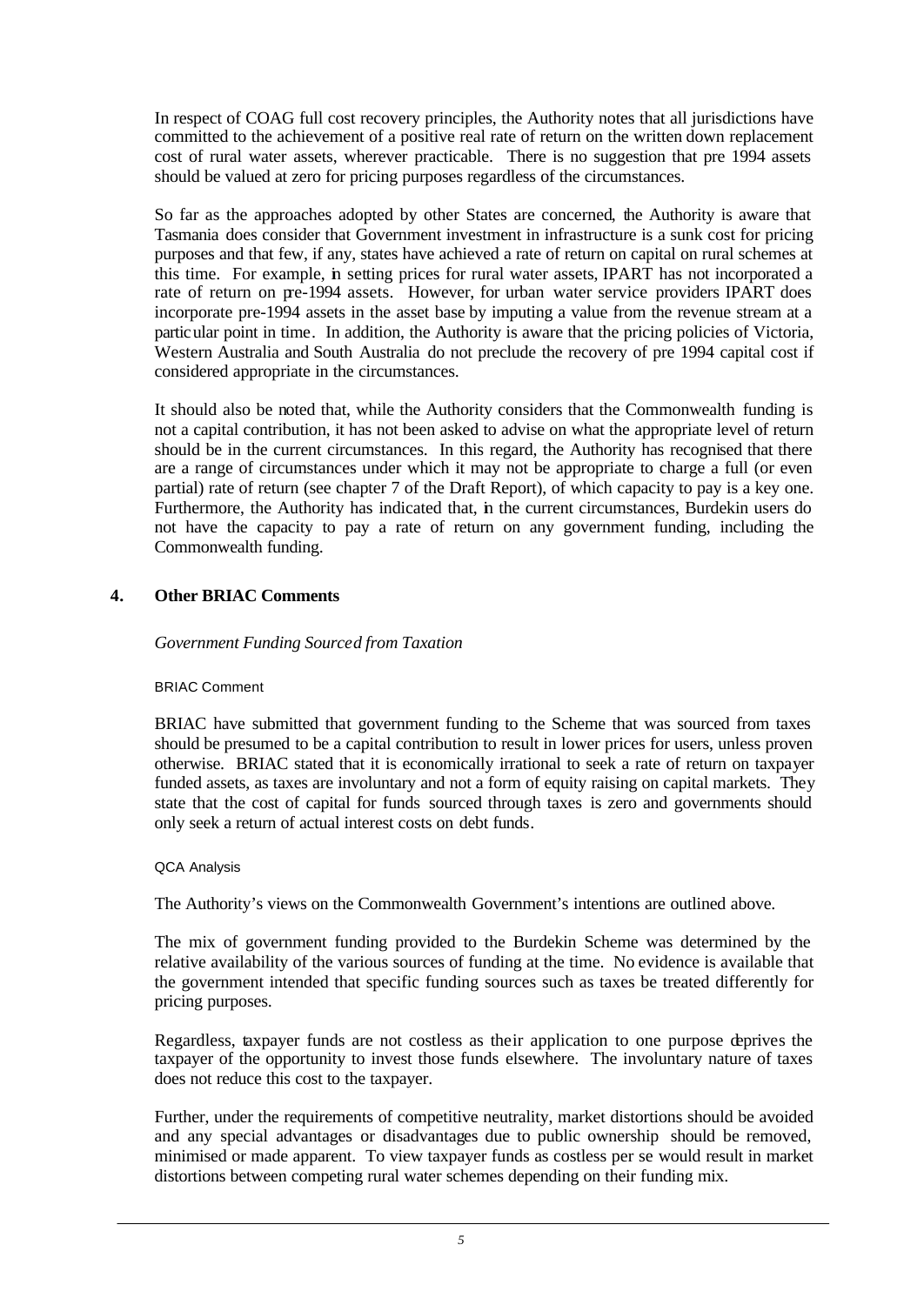### *Grower Contributions*

### BRIAC Comment

BRIAC have stated that, if the Commonwealth and State were prepared to fund the scheme while indicating to growers that their payments were capital contributions, that circumstance was a sufficient indication that growers would not be charged a rate of return on that part of the cost which was taxpayer funded (p. 8).

BRIAC also state that the explicit statements made by Government in relation to grower contributions indicate that these payments were meant to delineate the extent of cost recovery from irrigators (p. 10).

#### QCA Analysis

The Authority does not agree that any conclusions about the Government's intentions regarding the treatment of government payments can reasonably be drawn from the fact that it proposed to treat grower payments as capital contributions. None of the Government statements in relation to grower contributions indicate that a rate of return will never be charged on the government funding for the Scheme (see Draft Position Paper Number 2).

### *Prevalent Pricing Practices*

#### BRIAC Comment

BRIAC have stated that, as Government did not seek commercial cost recovery at the time the Commonwealth funding was provided, it can be imputed that the funding was a capital contribution. Moreover, they state that, as prices did not change following the development of the Scheme, this is further evidence that full cost recovery was not required (p. 10).

#### QCA Analysis

Whilst the Government did not seek a commercial rate of return at the time the Commonwealth funding was provided, there was a consistent pattern of advice regarding the Queensland Government's intention to move to commercial pricing practices from around the time of the commencement of the auctions in the Burdekin Scheme (Position Paper Number. 2).

In addition, nothing precludes the Government from now seeking a rate of return on capital.

### *Cost Recovery for other Government Expenditures*

#### BRIAC Comment

BRIAC have submitted that there should be no difference in Government charging mechanisms for bridges, roads, electricity infrastructure and irrigation schemes. They state that it is arbitrary to say that taxpayer funds spent one way 'owe' a rate of return to government while taxpayer funds spent another way do not - just as arbitrary as it would now be for a government to go back and charge interest to past recipients of unemployment benefits or age pensions.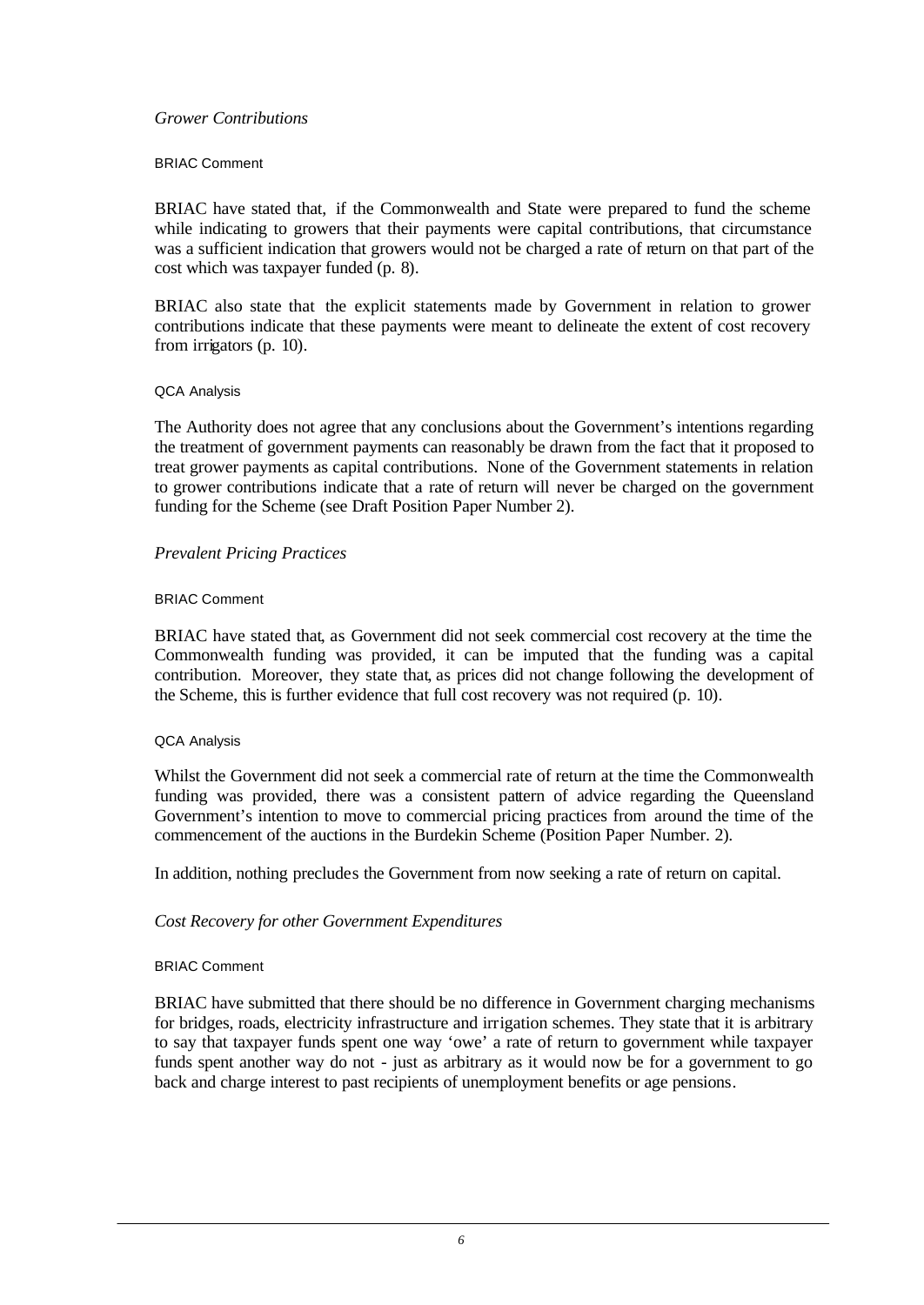#### QCA Analysis

It is a matter of government policy how it funds its various infrastructure projects and whether it seeks to recover its costs from users of the infrastructure or from taxpayers generally. In this regard, full cost recovery (including a rate of return) is sought from the users of a variety of government infrastructure, including coal rail lines, electricity generation, distribution and transmission systems, some port infrastructure and some roads and bridges (toll roads and bridges). Users also pay fully for a variety of government recurrent services.

### *Taxation Approaches*

### BRIAC Comment

BRIAC have stated that taxation laws do not allow deductions to be claimed on expenditure recouped through other means, require that grants be treated as revenue, and a gifted asset has no cost base for depreciation purposes.

#### QCA Analysis

Taxation approaches to deductions and depreciation do not limit the Authority's approach for pricing purposes. Moreover, taxation laws do not provide any restrictions on the pricing of goods and services. For example, taxation laws would not prohibit an individual or entity from seeking to charge a rate of return on non-repayable and non-interest bearing funds given to them by another party (including the government) in order to fund a business.

### *Vertical Fiscal Imbalance*

### BRIAC Comment

In response to comments made by SunWater that Commonwealth funding was provided as a result of vertical fiscal imbalance between the Commonwealth and the States, BRIAC have stated that vertical fiscal imbalance is not relevant to the consideration of whether the Commonwealth grant is a capital contribution.

### QCA Analysis

The Authority's treatment of Commonwealth funding is in no way related to the issue of vertical fiscal imbalance.

### *Industry Commission Report*

### BRIAC Comment

BRIAC has stated that the Industry Commission accepted in its 1992 report that the Commonwealth had written off the Commonwealth grant to the Scheme. The BRIAC stated that 'It would be rather silly if it had not, since what other accounting treatment is possible for a non-repayable grant?' (p. 9). In its submission in response to the Authority's Draft Report, BRIAC also queried whether the Authority had properly represented the Commission's view.

### QCA Analysis

The Authority notes that a 1990 report by the Queensland Department of Primary Industries investigated whether the State should invest further funds in the Scheme. The report did not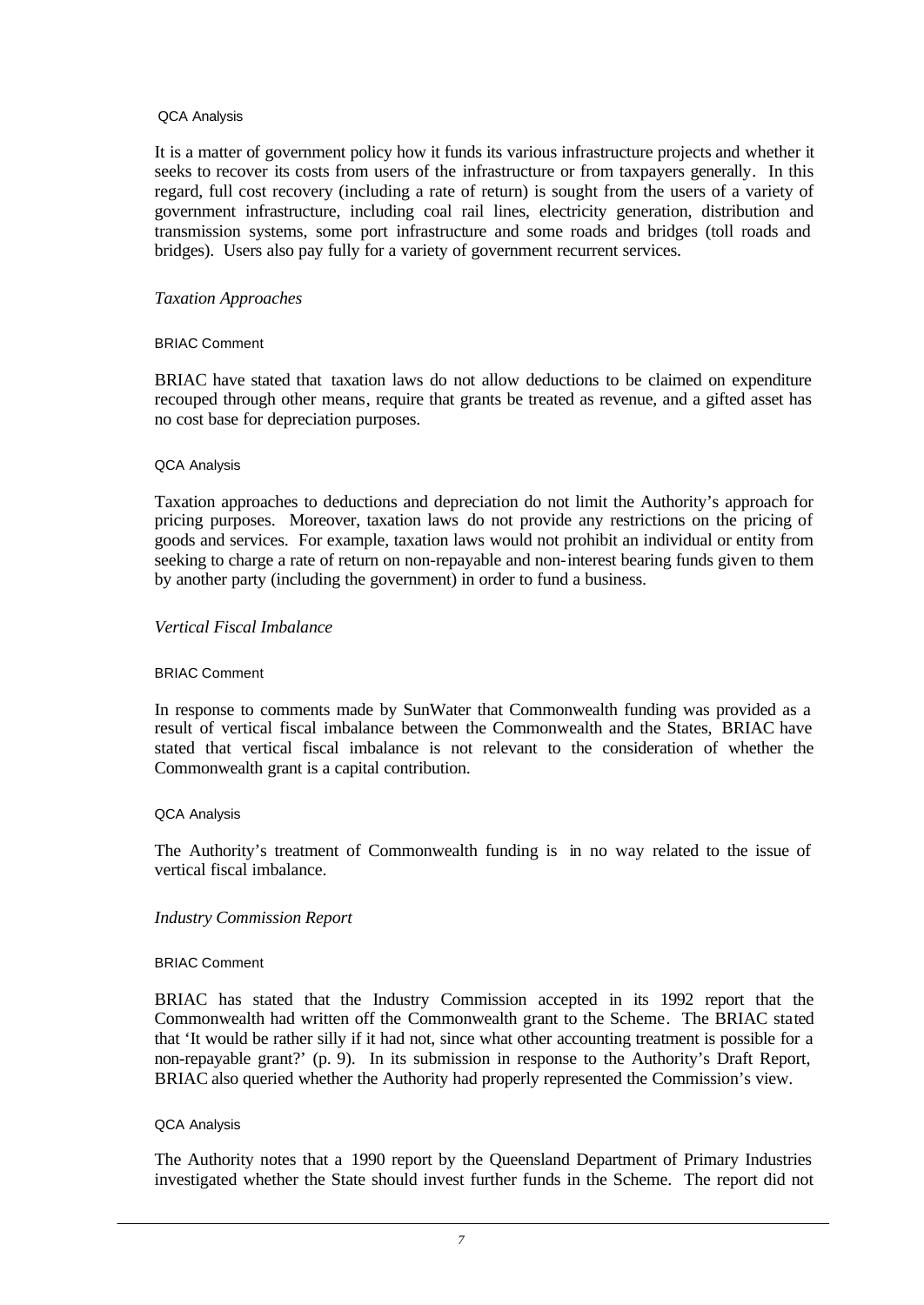include capital expenditure incurred prior to 1989/90 in its financial analysis (p. 31), as it represented an assessment of whether future investment should be incurred.

The 1992 report by the Industry Commission, and referred to by BRIAC, examined the above 1990 financial analysis and noted that it did not include past costs, including past Commonwealth funding provided to the Scheme.

In its Draft Report (p. 29), the Authority noted that the Commission did not sanction writing off the Commonwealth contribution or accept that it had been written off for pricing purposes. Indeed, the Commission criticised the State Government's contention that the Commonwealth grant would be recovered through many benefits of the development. The Commission stated that

In the Commission's view, this sort of reasoning has been used for too long to discount the cost to the community of poorly performing investments… To now argue that the Commonwealth's investment has not been written off because there will be broad community benefits from the project, is to ignore the likelihood that funds invested in more productive ways would have generated even greater benefits from the wider community. (p. 224).

In its report, the Commission recommended that:

Prices for irrigation water supplied from existing bulk water system should at least cover irrigators' share of the costs of operating and maintaining those systems, including dams and storages. For systems where demand for water is sufficiently strong, *a return on capital should also be sought...* (emphasis added).

Irrigators' share of the full costs of refurbishments to existing bulk water supply systems, including a minimum 5 per cent real return on capital, should be factored into bulk water charges… for an interim period, prices charged to irrigators may need to be subsidised…(p13).

## **5. Statutory Declarations**

### *Stakeholder Comments*

Parties involved in the negotiations surrounding the Scheme made statutory declarations to the effect that the Commonwealth Government never stated that a rate of return would be required in relation to the Commonwealth grant:

- Ross Noel Chapman (former Manager of the Burdekin District CANEGROWERS Executive from 1973 to 1989 and Secretary of the Committee responsible for the lobbying and negotiations for the construction of the Burdekin Dam during the period 1976 to 1981) submitted that, based on his involvement at the time, the Federal Government did not expect a return on capital. Its decision was based on political considerations strengthened by the support and involvement of the city of Townsville;
- Lyndsay George Russell Hall (who held the following positions from 1970 to around 1993: Chairman of the Queensland Rice Marketing Board; Chairman of the Lower Burdekin Rice Producers Co-operative; Chairman of the Queensland Council of Agriculture; Chairman of the Queensland Farmers Federation and Member of the Burdekin Dam Project Advisory Group) submitted that the Federal Government never sought a rate of return on its investment, justifying spending tax-payers' money on the basis that the development would produce its own returns by providing export earnings, greater employment and benefits to downstream industries;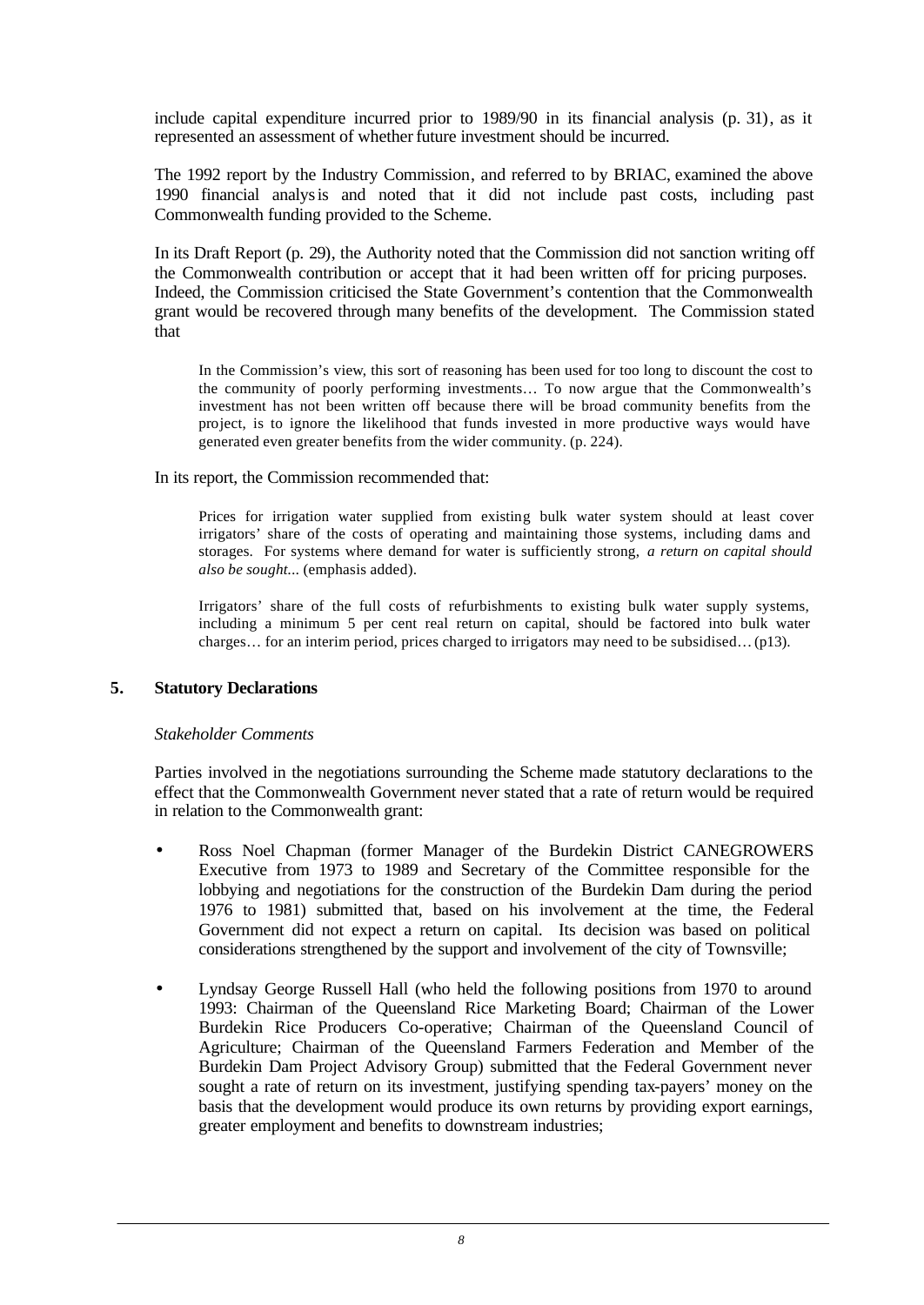- Leslie John Searle (former Chairman of the Burdekin District CANEGROWERS Executive from 1982 to 1992 and Executive Representative on the Burdekin Dam Project Advisory Committee from 1976 to the completion of the Dam) submitted that the Dam was constructed by grant funds from the Commonwealth Government 'on the anticipation of the Australian Tax Payer being reimbursed by income to the Government by the extra crops that would be grown in the area.';
- all of the above individuals, and John Lawson Wassmuth (former Chairman of Invicta Mill Supplier's Committee and a member of the Burdekin District CANEGROWERS Executive from 1977 to 1987 and a member of the Planning and Inspection Committee set up to administer the new land being developed as part of the Scheme from 1984 to 1999), submitted that at no time during their involvement with Government representatives was it mentioned that a rate of return on capital would be required from users.

In a statutory declaration attached to the BRIAC submission, James Timothy Smith (former regional engineer for the Department of Natural Resources and Mines in Ayr from 1984 to 1991) submitted that the State Government's financial target for the Burdekin Scheme from the late 1970s into the late 1980s, was that the State would seek a direct return of about 30 per cent of its capital cost through land and water allocation sales. Mr Smith stated that this policy was well communicated, not only locally but also to the broader community.

# *QCA Analysis*

The Authority accepts that the Commonwealth provided the funds to the State as a nonrepayable grant and that it did not expect the State to repay these funds to it. However, this does not preclude the State Government from seeking a rate of return on these funds. Indeed, in the absence of any specific requirements to the contrary, the nature of the funding was such that the only restriction on its use was that it be expended on the construction of the Burdekin Dam.

In respect of claims that the Commonwealth expected to receive its returns through indirect benefits, the Authority has noted that it may be an effective and appropriate course of action to promote activities which benefit the public interest. However, as the funds were provided to the State, it is open to the State to apply those funds on terms considered most appropriate by the State, even though the funds were provided by the Commonwealth for the specific purpose of constructing the Burdekin dam.

The Authority acknowledges that statements indicating these broad consequences were consistently stated by both State and Commonwealth Governments. However, none of these statements indicated that, due to these indirect effects (or any other reason), a rate of return would never be sought on Government funding to the Scheme.

Furthermore, as noted in the Authority's Draft Report, flow on or 'multiplier' effects do not necessarily equate to increases in economic welfare as multipliers do not address the question of whether benefits of increased activity in one area outweigh the costs, or evaluate the economic merits of other investment options. The 1980 Report to Parliament stated that such benefits did not represent a net benefit to the State (as quoted on p. 100 of the Authority's Draft Report).

Despite the assistance of relevant agencies, the Authority has been unable to identify any relevant documentation to support Mr Smith's statements.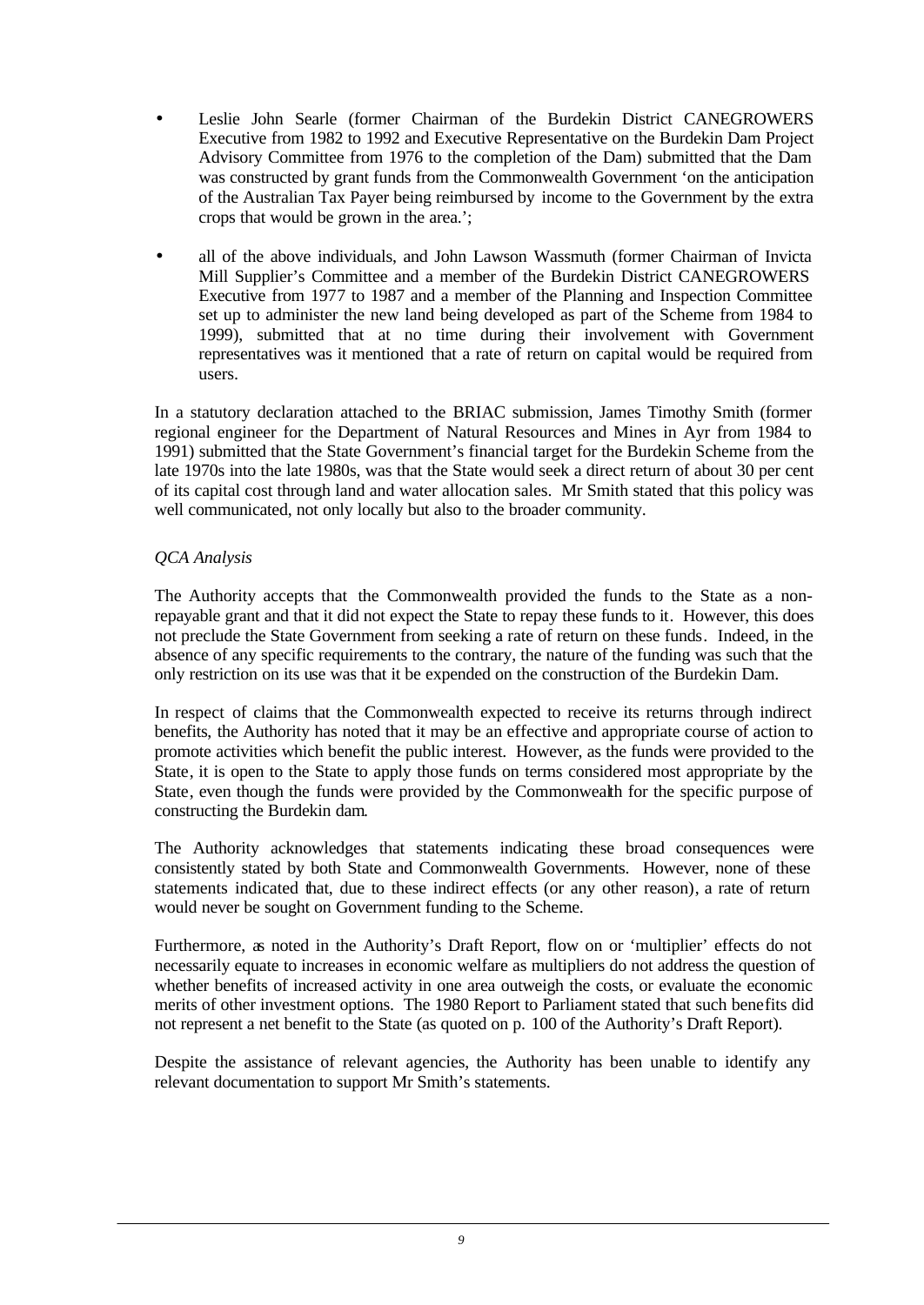# **6. Mareeba Dimbulah Scheme**

### *Stakeholder Comments*

The Mareeba Dimbulah Customer Council (MDCC) submitted that Government funding provided to the Mareeba-Dimbulah Scheme was envisaged as a capital contribution in a 1952 report to Parliament:

… it is also proposed that the interest and redemption charges on the capital cost of the works shall be met from consolidated revenue and not charged to the Irrigation Area Trust Fund…

… experience with large irrigation schemes in other States has shown that it is necessary for the Government to meet all annual charges other than those with respect to maintenance, operation and administration…

… it is not possible in any large irrigation project to meet all annual charges from direct revenues. Charges for water and drainage must be fixed at rates that farmers can reasonably be expected to meet…

….direct revenue from the Mareeba-Dimbulah Project will be sufficient to make some contribution towards capital charges but it is considered essential that the remainder of such charges be met by the State or State and Commonwealth together, both of which will receive a substantial indirect return from the Project (as quoted in pp. 2-3 of the MDCC submission).

The MDCC stated their belief that the position adopted by Government in their Scheme was representative of most, if not all, irrigation schemes in the State (p. 4).

## *QCA Analysis*

As noted in the individual responses to each stakeholder, the Authority is required to limit its assessment of capital contributions to the circumstances of the Burdekin Scheme.

## **7. CANEGROWERS**

### *Necessary Funding*

CANEGROWERS stated that Government payments made in the past were a capital contribution as without this the project would not go ahead.

### QCA Analysis

The Authority accepts that Government funding from all sources was required for the Scheme to go ahead. However, this does not imply that the Queensland Government decided to forego ever achieving a rate of return on any particular source of funding. The Authority has found no evidence to this effect.

## *Gift to Irrigators*

Alternatively, CANEGROWERS stated that Government payments made in the past were a gift from government to irrigators.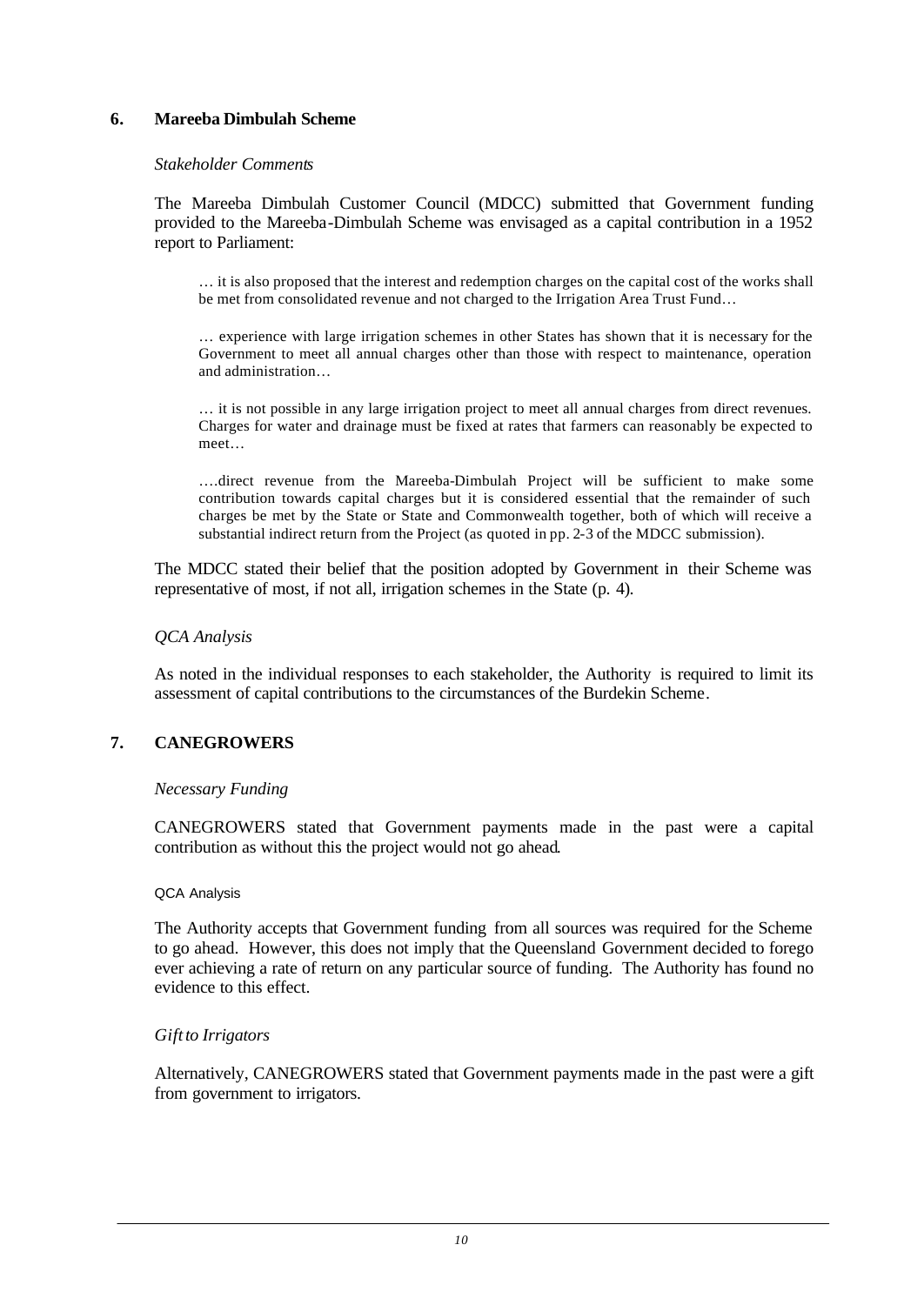### QCA Analysis

There is no evidence that government funding was a gift from government to irrigators. The issue of the intentions of the Commonwealth and the State regarding their funding has been considered above.

### *Risk Reduction*

Alternatively, CANEGROWERS stated that Government payments made in the past were payments to reduce the risk of the dam so that it was commercially attractive (p. 1).

#### QCA Analysis

Whether this was the case or not, it has no implications for the issue of how to treat the payments for pricing purposes.

### *Historical Perspective*

Further, CANEGROWERS stated that the Authority was taking an unrealistically hard line in applying its criteria for recognition as a capital contribution. In relation to Government funding, they stated that historical reasons for government capital injections in irrigation developments have been non-commercial in nature, inc luding decentralised development, social issues and the like. Commercial returns on investment did not appear to be a major consideration (p. 3).

#### QCA Analysis

Historical reasons for Government investments in other irrigation developments are considered relevant but not binding forever.

The Authority recognises that a more commercial approach to pricing has evolved over time. The ability of Government to make and change policy is outlined in Position Paper no. 2.

### *Commonwealth Intentions*

CANEGROWERS also stated that if the Commonwealth had been asked whether it intended the State Government to earn a rate of return on the grant, it would have replied to the contrary.

#### QCA Analysis

The Authority's views on the Commonwealth Government's intentions are outlined in its comments on BRIAC's submissions.

### **8. Water Charges for the Townsville Thuringowa Water Board**

### *Press Articles*

The Authority has found media reports that during the 1980s it was envisaged that the Townsville Thuringowa Water Board would connect the Ross River Dam with the Burdekin Scheme via a pipeline in order to increase urban water reliability. Pricing of the water provided by the Scheme was a matter of public debate.

In particular, a 1987 article in the Townsville Daily Bulletin reported that the Minister for Water Resources, Mr Martin Tenni, had revealed that the Townsville Thuringowa Water Board would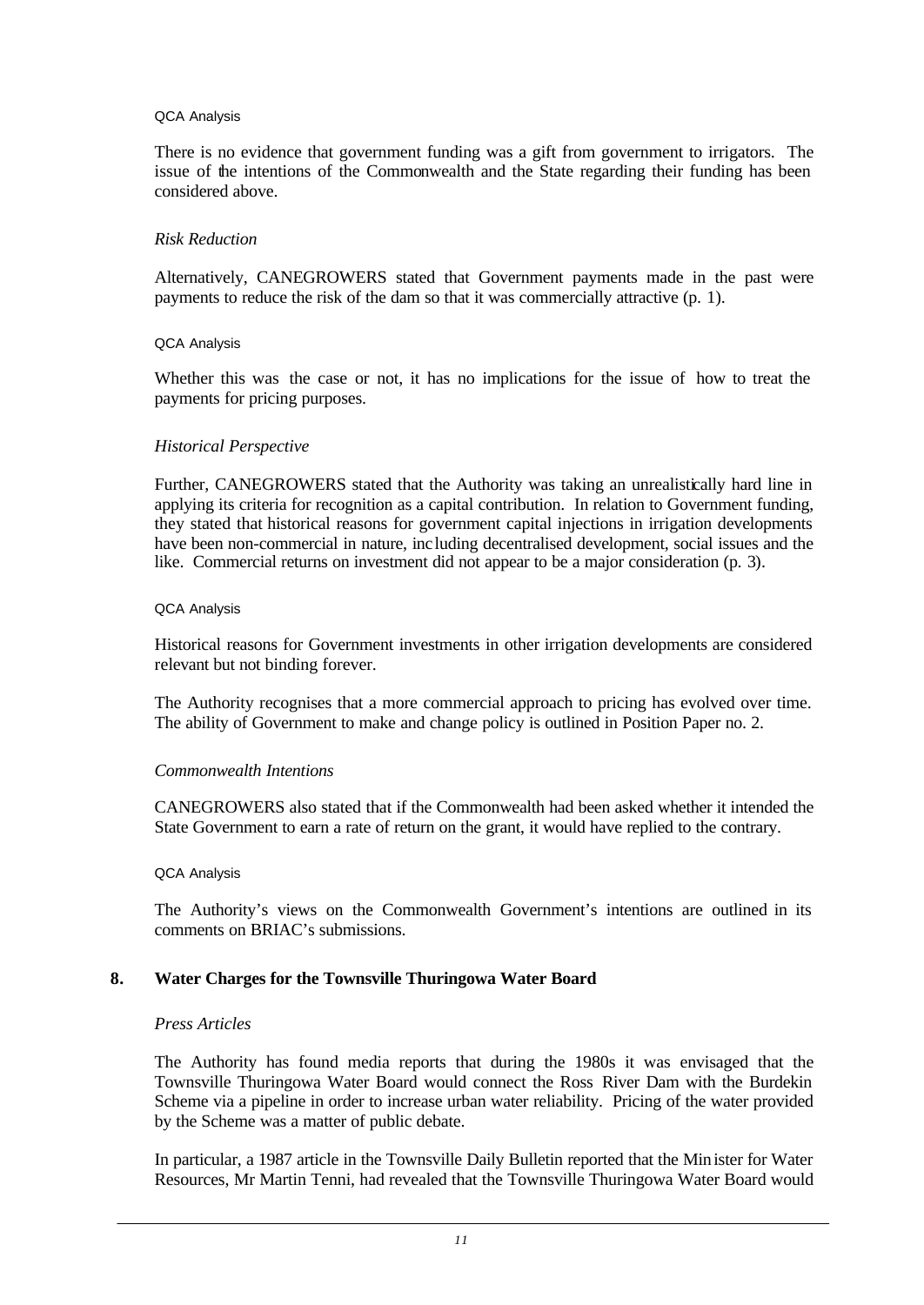be charged '\$35 a megalitre in headworks charges for water sourced from the Scheme which included payment for the dam'.<sup>1</sup> The article reported that the (then) Deputy Premier of Queensland, Mr Bill Gunn, stated that 'there was 'no way' residents of Townsville and Thuringowa would be asked to pay for the federally-funded Burdekin Dam wall'.

### *QCA Analysis*

The Authority has also identified media reports that the Queensland Government decided not to charge urban users for the Commonwealth funding for the Burdekin Falls Dam. Neverthele ss, the Authority also notes that urban users have paid this charge since 1994. Accordingly, reliance solely on media reports does not provide a suitable basis for reaching appropriate conclusions.

In any case, it is difficult to draw any useful inferences from this material regarding the charges that were to apply to irrigators.

l

<sup>1</sup> Editorial. 1987. Water price debate rages. *Townsville Bulletin*. May 30:3.